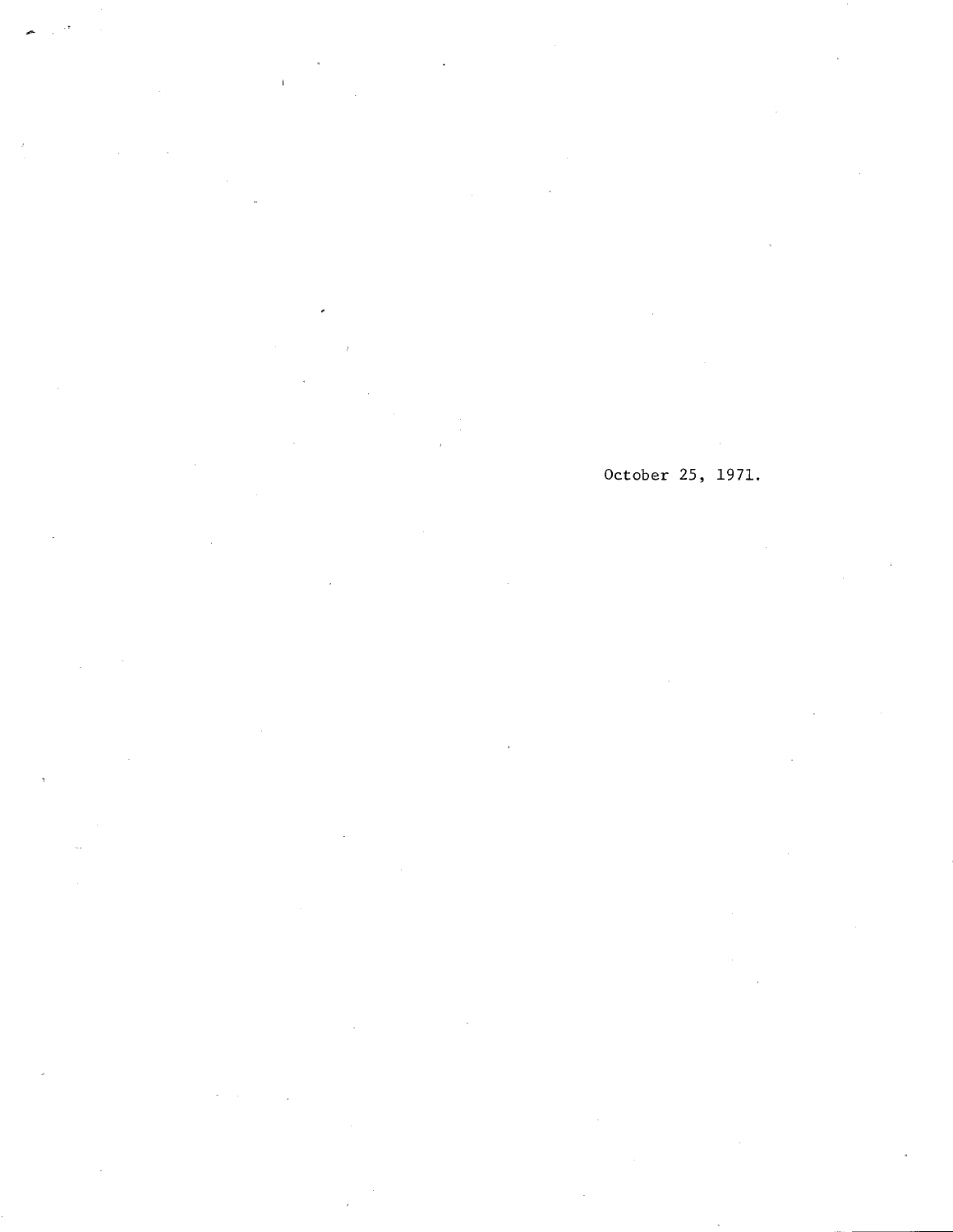Noveniber 1, 1971

Minutes of the seventh meeting of the Executive Committee of Faculty Council held on Monday, October 25, 1971 at 2:40 p.m. in the Faculty Conference Boom, 250 Allen Building.

Members Present: Dean R. D. Connor; Chairman, Drs. G. Dunn, G. Wood, I. Cooke, P. K. Isaac, J. Svenne, J. Vail, G. Eales, Mr. D. Sutherland. (9) Mr. G. Richardson, Secretary.

Regrets: Drs. M. Kettner, J. Reid.

#### I. Minutes of the Last Meeting.

The Chairman stated that an amendment in the minutes of the last meeting was. required.

At the time that the Executive Committee had been requested to select a winner for the David Renfrew Petrie Memorial Medal, the Chairman of the Awards Committee had also asked the Department of chemistry to make a similar selection. It happened that the two choices were not the same and it was subsequently decided that because the award was more department oriented than Faculty and the fact that the department had made the choice in the past, the department's choice would stand.

Therefore, it was agreed that the minutes would show the winner of the David Renfrew Petrie Memorial Medal as G. W. Dilay and not R. J. Hayward. With this change the minutes of May 31, 1971 were adopted. Cooke (Isaac).

It was requested by Dean Cooke that a summary of the courses taken by both Dilay and Hayward be made available for the Executive's information at the next meeting.

### Matters Arising Therefrom: II.

1. The winners of the Morton Stall Memorial Scholarship, awarded to the student attaining the highest average in the second year in Arts  $\alpha$ Science and subsequently qualifying for entrance to the Faculty of Medicine, were F. R. Friesen and C. P. Thiessen.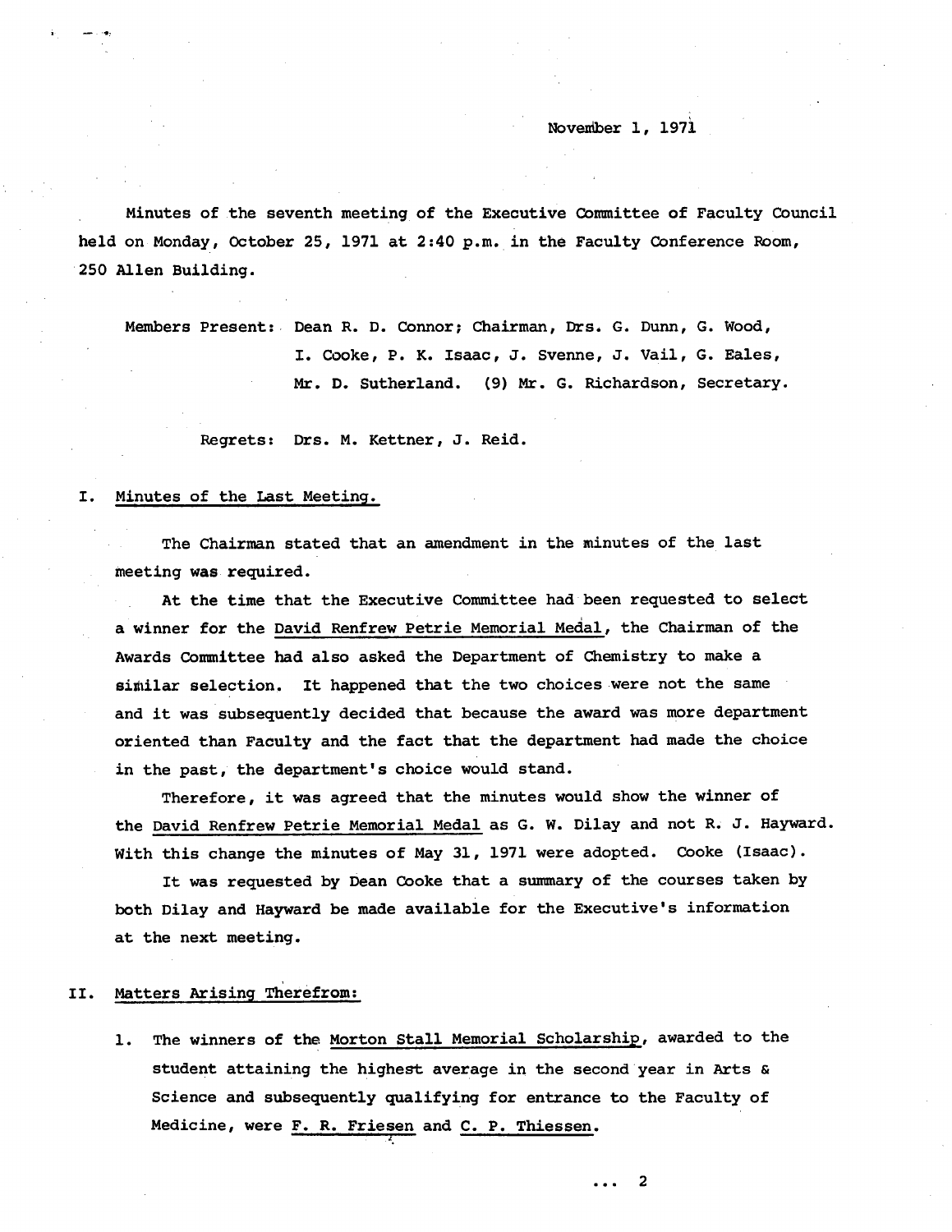- 2. The Executive Committee's recommendation that the Rosabelle Searle Leach Scholarship be split into two awards, one for the Faculty of Science and one for the Faculty of Arts, was to be recommended to Senate by the Chairman of the Awards Committee.
- The Executive Committee's motion that the Lt. Morris M. Soronow Memorial  $3.$ Scholarship be shared between three candidates was accepted by the Awards Committee Chairman.
- There was no reply as yet from the Awards Committee regarding the Exec-4. utive Committee's request that (i) in future no mention of the monetary value of awards be made on the student's history or other official transcripts, and; (ii) that consideration be give to the problems faced by the Executive in awarding the fifth Isbister Undergraduate Scholarship to eleven students.

It was noted by Dr. Vail that if the University ever decided to go to a Pass/Fail system of grading, the selecting of award winners will become much more difficult, if not completely impossible. The Chairman suggested that consideration of the Pass/Fail system might be of value to the Committee and it was agreed to make this an item on the next Executive Committee's agenda.

It was stated that a report from the Selection Committee had been received by the Secretary of Faculty Council. It was felt that the report should be distributed to the Executive Committee members for their information and discussion; copies were so distributed.

While copies of the report were being made and distributed, the Chairman sought the advice of the Committee members regarding the status of the student representative on this Committee.

In the general section of the Faculty and School Council By-Law it was stated that membership on Faculty or School Council be composed of: "a minimum of three students registered in the Faculty or School". (Item I, e) In the Faculty section of the By-Law the membership clause simply states "thirteen students chosen by S.S.A.". Mr. Sutherland is now registered with the Faculty of Graduate Studies, working toward his Masters degree in Science. Although not registered in Science now, he was at the time that he was considered by the S.S.A. for this position. The problem facing the Dean was whether or

... 3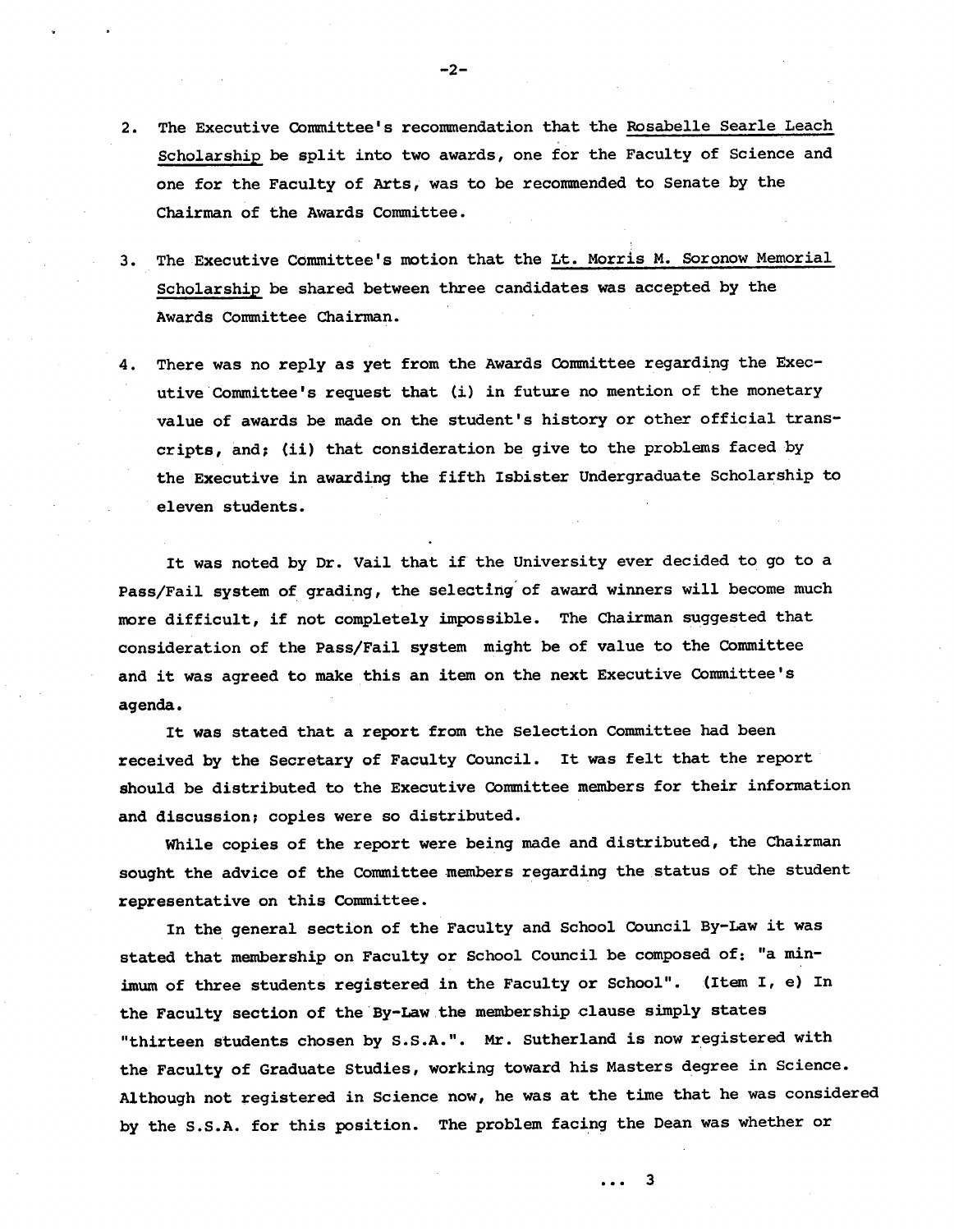not Mr. Sutherland is eligible to be a member of this Committee and Faculty Council. His term of office is up on May 31, 1972.

After a short deliberation, the following motion was put forth. Vail (COoke):

"that the Executive Committee recommend to Faculty Council that graduate students, having been selected by the S.S.A., be allowed to serve on the Executive Committee and Faculty Council."

Unanimous

#### III. Communications.

There were no communications.

## IV. Lower Limit to Class Size.

A break-down of the department's comments regarding lower limits to class size had been distributed to the members prior to the meeting. In the discussion that ensued, it was pointed out that because our present staffing formula generates staff on the basis of student enrolment and not by the number of courses, consideration of lower limits in this regard appeared to be of little value. In some instances, however, if it could be shown that courses with low enrolment were unnecessary and did not form an integral part of a student's program in a particular year, then perhaps they could be cycled or even dropped. This, the Committee thought, might be of more value.

It was noted that many of the courses with low enrolment appeared in the summer and evening sessions over which the Faculty had little or no control.

Dr. Vail pointed out that the summary of the department's remarks concerning lower limits, taken out of context, could be very misleading. It was important that the departmental rationale behind making these remarks be known. With this in mind, he made the following motion. (Eales):

"that the Executive report to Senate that the prevailing feeling in Science is that a categorical lower limit was not a real concept."

## Unanimous

... 4

It was subsequently agreed that the Chairman would draft a letter for Senate, giving the departmental rationale behind their replies on lower limits.

 $-3-$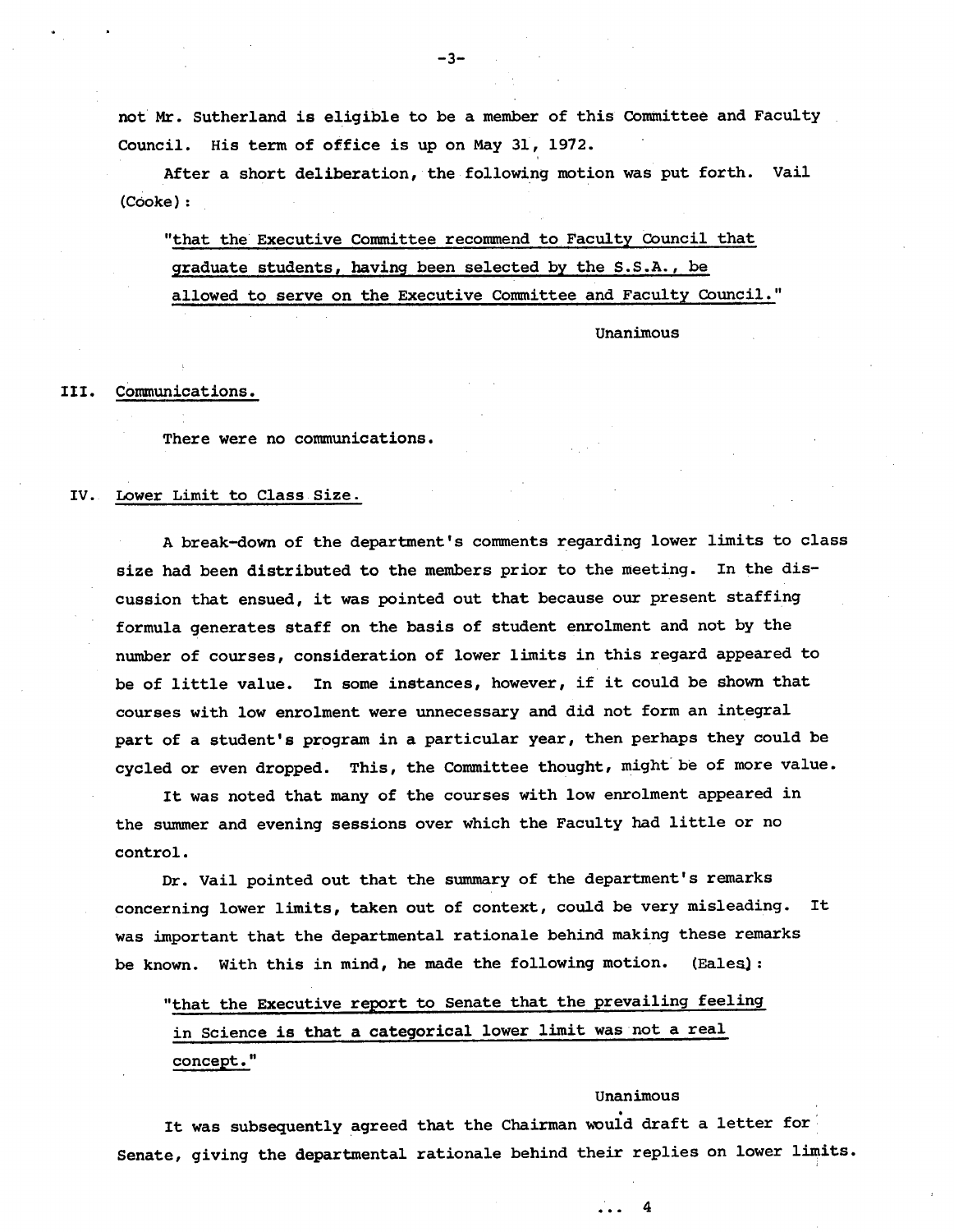The letter would be presented to the Executive at the next meeting for their approval. In the meantime, the Chairman would also contact the Science departments regarding their feelings on the value of low enrolment in Summer and Evening Sessions courses.

#### Report of the Committee on General Studies. V.

The item was deferred until later on in the meeting.

## VI. Silver Medal Award in Science.

Because of the fact that Science is a large Faculty with a student enrolment second only to Arts, it was felt by the Chairman and others, that it might be appropriate to initiate the awarding of an additional medal for departmental excellence. Such a medal might be a silver medal and could be awarded for highest grades in a major and/or honours program. The Chairman requested the Committee member's feelings on such an award.

It was pointed out by Dr. Cooke that the trend in Science is for major programs to involve more than one department. This would tend to complicate matters if it was felt that such a silver medal was to be for departmental excellence. Dr. Dunn stated that if the medal was for excellence in the final year of an Honours program, then it would likely be awarded to the same student who was winner of several other awards, some of which were likely to be very prestigious ones.

It was agreed that the establishment of such an award was much more involved than at first thought, and consequently, it would be deferred until it had been thought out more thoroughly.

#### VII. **Extra** Professional Work by Academics.

Earlier this year, the Senate, in an attempt to establish a consulting by-law, set-up a committee charged with this task. The report that was received from the committee stated, in simplified terms, that each faculty should set its own policy and procedures and inform Senate.

It was obvious that such a request would inevitably produce a different by-law for each faculty. This could not help but lead to more difficulty and trouble. The Chairman requested the members to express their feelings toward this matter.

-4-

 $\cdots$  5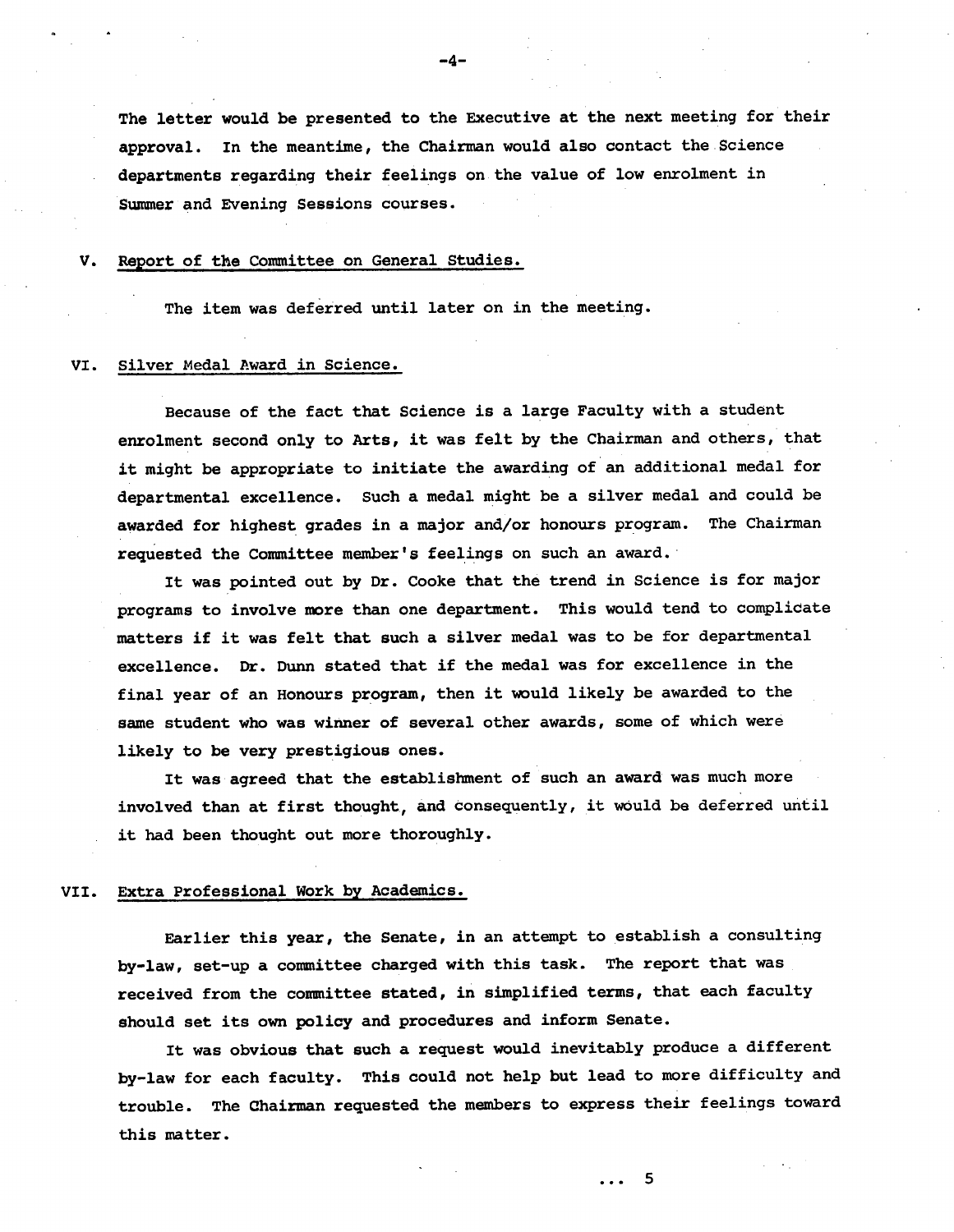Dr. Vail proposed that a Standing Committee of Faculty Council be setup to screen all consulting requests. This committee would hold the views of Faculty Council.

It was noted by Dr. Isaac the wide spectrum of consulting - from reading a degree thesis to being head of a large business concern. This pointed out the broad knowledge such a committee would have to possess.

Dr. Svenne stated that he thought the underlying problem here was essentially that of setting down a man's job at the University. In attempting to answer this, it would ultimately lead to the evaluation of the academic.

It was pointed out that in certain faculties, consulting played a very integral part in an academic's work. Consulting in such faculties could be considered similar to that of research in Science.

Dr. Eales felt that the extra stipends staff receive for teaching summer school, could be considered as a consulting fee. This point was well taken by the Committee.

The Chairman attempted to summarize the feelings to this point by stating that essentially three alternatives were being suggested:

- a nominating committee could be generated to strike a committee to draw up the by-law.
- (ii) the Executive could strike a committee to establish terms of reference for a consulting committee; Faculty Council would establish the committee to implement these.
- (iii) the Chairman could draft the terms of reference for a consulting committee for consideration by the Executive at the next meeting.

Following a short discussion on each of these alternatives, it was agreed that the members of the Executive would come prepared at the next meeting with names and concepts for the establishment of a consulting committee.

## VIII. Senate Motion re: Basic 2rts and Science Requirement.

For the information of the members, the Chairman explained that Senate had requested the Faculties of arts and Science to put forth their views regarding the motion in Senate for the abolishment of the Basic Arts and Science Requirements within forty-five days.

Because it was pointed out to Senate that so little time was given for reply on this very sensitive and involved matter and because it was the feeling of both Faculties that Senate was delving into matters of a Faculty concern,

-5-

... 6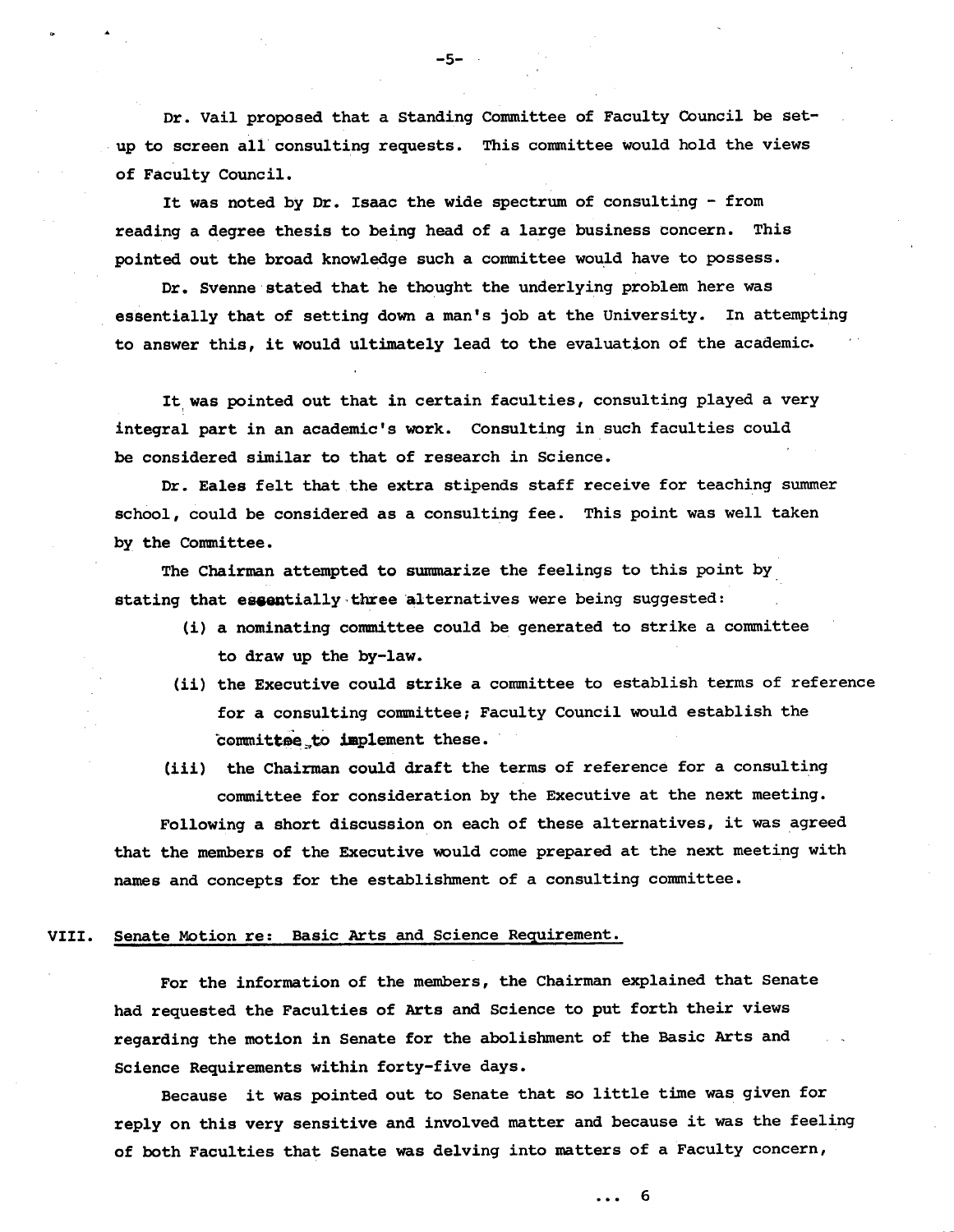Senate requested that the originator of the motion present a brief as to why the motion was put forth. This had not yet been received. Senate had agreed that the forty-five days of grace would begin with the receipt of the brief.

## V. Report of the Committee on General Studies.

The Chairman asked Dean Cooke, Chairman of the Committee on General Studies, to speak to this report.

Dean Cooke explained to the members the developments leading to this report. He briefly discussed the committee's feeling towards the various points and the rationale behind each of them. Because these were included **in** the report, they were not recorded in these minutes.

Dean Cooke concluded by stated that if the Executive approved the report, it would be forwarded to Faculty Council for discussion and debate. The Executive agreed that because of its significance, the report would be brought before Council at two consecutive meetings.

Dean Isaac stated that any discussion of the report by the Executive Committee, would almost certainly be the same discussion as would take place in Faculty Council. Because of this he proposed the following motion. (Woods)

"that the Executive recommend this report to Faculty Council for discussion and debate."

## Unanimous

It was agreed that the last item on the agenda, i.e. Mature Student Report, would be deferred until the next meeting. The meeting was adjourned at 5:51 p.m.

GR:wac

November 2, 1971